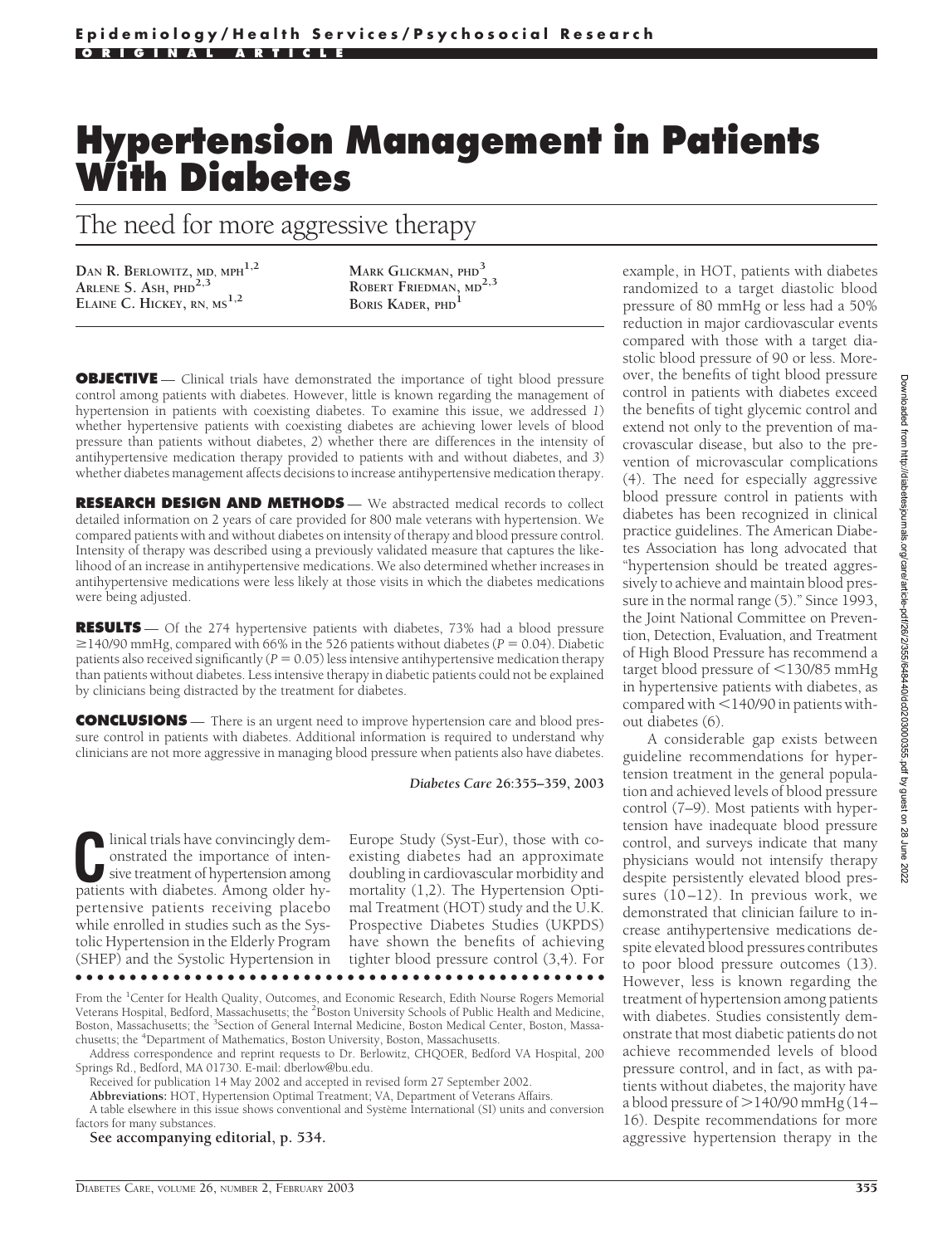presence of coexisting diabetes, it is unclear whether there are any differences in how clinicians manage blood pressure in hypertensive patients with and without diabetes.

To examine this issue, we have addressed the following three questions. First, are hypertensive patients with coexisting diabetes achieving lower levels of blood pressure than patients without diabetes? Second, are there differences in the intensity of antihypertensive medication therapy provided to patients with and without diabetes? Finally, does diabetes management affect decisions to increase antihypertensive medication therapy?

### **RESEARCH DESIGN AND METHODS**

#### Study subjects and sites

The study sample and sites have been previously described (13). Briefly, we studied men with hypertension receiving regular medical care at five Department of Veterans Affairs (VA) sites in New England between 1990 and 1995. Eligible patients were initially identified through VA databases and had to meet three criteria. First, they had to have made at least one visit to a general medicine or medical subspecialty clinic during a 6-month period beginning 1 January 1990 (three sites) or 1 January 1993 (two sites). If a patient had more than one visit during this period, we randomly selected one as the "index" visit. Second, they had to have made an "outcome" visit 1.5–2.5 years after the index visit. This visit was randomly selected from among all general medical and medical subspecialty visits during this period. Third, the patients had to have made at least one visit between the index and outcome visits. As VA outpatient databases contained neither diagnoses nor provider-specific information, we reviewed the medical records of eligible patients to determine whether two additional criteria were met. First, both the index and outcome visit had to be with a physician. Second, hypertension had to be deemed an active problem during the year preceding the index visit. Hypertension was deemed active if it was listed as a problem in any note or if it had ever been diagnosed and the patient was receiving antihypertensive therapy. In creating our final sample, we oversampled patients with coexisting diabetes so that the prevalence of diabetes among hypertensive

patients in our sample is somewhat higher than among all hypertension patients. Presence of diabetes was based on a chart diagnosis of diabetes from before the index visit. As diabetes precludes military service, most diabetes patients in the VA system have type 2 diabetes.

## Data collection

We collected data from all visits to general medicine clinics, medical subspecialty clinics, and unscheduled visits to the emergency room or walk-in clinic starting with the index visit and ending with the outcome visit. Study nurses reviewed medical records to obtain clinical information including dates of the visits, reasons for visits, physical examination findings, diagnoses, and test results. We recorded up to four blood pressure measurements per visit. Only one measurement was available, however, for 80.5% of the visits in which a blood pressure was recorded. When multiple measurements were available at a single visit, we used the average. Additional data on demographic characteristics and coexisting medical conditions were obtained from entries before the index visit.

Information on changes in antihypertensive and diabetes medications was abstracted from three sources: clinicians' progress notes, medical orders, or computerized pharmacy records. We considered an "increase" in antihypertensive medications to have occurred at a visit anytime a new medication was started or the dose of an existing medication was increased. Substitutions among medications in the same class, such as from one ACE inhibitor to another, were not considered as an increase because such changes often reflect formulary changes.

#### Analyses

In comparing the management of hypertension for diabetic versus nondiabetic patients, we considered both an outcome and a process measure. Our outcome measure was the level of blood pressure control for each patient at the time of the outcome visit. If no blood pressure measurement was available for the outcome visit, we used the blood pressure closest in date to the outcome visit, provided it was within 90 days. We calculated the mean systolic and diastolic blood pressure for patients with and without diabetes and compared them using a *t* test. We also calculated the percentage of hypertensive patients that would be considered poorly controlled using either a threshold  $\geq$ 140/90 or  $\geq$ 160/90 mmHg and compared diabetic and nondiabetic patients using a  $\chi^2$  test. Our process measure is based on our previous work (13) and described the intensity of antihypertensive medication therapy received by each patient between the index and outcome visit. It captured whether a patient received more "increases" in therapy than the norm, taking into account those characteristics at each visit associated with a greater likelihood of an increase. Scores are calculated as the observed number of increases minus the expected number of increases, divided by the number of visits and can range from  $-1$  to  $+1$ . We classified a score of  $>$  0.05 as "more intensive" therapy than "average," and a score of -0.05 as "less intensive" therapy. We examined whether patients with diabetes received more intensive therapy using a linear regression model with intensity of therapy as the dependent variable and presence of diabetes as the independent variable. We controlled for other patient characteristics possibly associated with intensity of therapy by including age, race, coronary artery disease, cerebrovascular disease, peripheral vascular disease, BMI, and renal insufficiency in the model.

In examining the effect of diabetes management on hypertension therapy, we considered only those patients with both diabetes and hypertension. We divided visits into two groups based on the presence or absence of a change in diabetes medications. We then compared the proportion of visits for each group with an increase in antihypertensive medications using a  $\chi^2$  test.

## **RESULTS**

Our study sample consisted of 800 male veterans with hypertension; 274 (34%) had coexisting diabetes. Patients with diabetes were more likely to be of nonwhite race, have coronary artery disease, and a higher BMI but were otherwise similar to patients without diabetes (Table 1).

Outcome blood pressure determinations were available for 782 hypertensive patients. Patients with diabetes had worse blood pressure control than those without diabetes. The mean systolic blood pressure in diabetic patients was 148.4 mmHg compared with 143.8 in nondiabetic patients  $(P = 0.002)$ . No differences were noted in the mean diastolic blood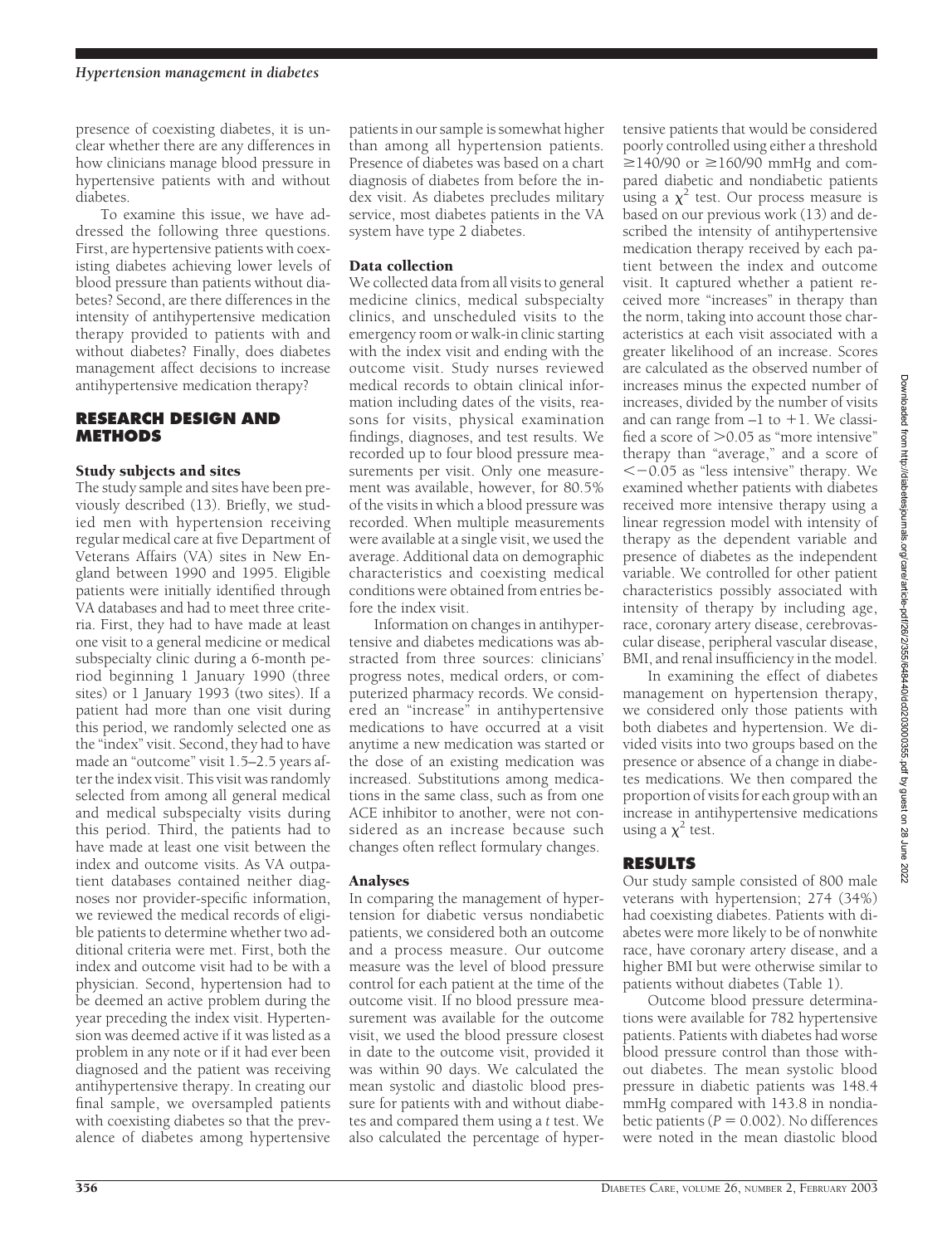|                                            | Diabetic       | Nondiabetic    | $\boldsymbol{P}$ |
|--------------------------------------------|----------------|----------------|------------------|
|                                            |                |                |                  |
| $\boldsymbol{n}$                           | 274            | 526            |                  |
| Age (years)                                | $65.9 \pm 8.3$ | $65.3 \pm 9.5$ | 0.40             |
| Duration of hypertensive (years)           | $12.9 \pm 5.2$ | $12.4 \pm 5.4$ | 0.28             |
| Nonwhite race (%)                          | 32(11.7)       | 35(6.7)        | 0.01             |
| Number of antihypertensive medications (%) |                |                |                  |
| $\mathcal{O}$                              | 27(9.8)        | 41(7.8)        | 0.32             |
| 1                                          | 81(29.6)       | 183 (34.8)     |                  |
| $\overline{2}$                             | 85(31.0)       | 169(32.1)      |                  |
| $\geq$ 3                                   | 81 (29.6)      | 133(25.3)      |                  |
| Selected coexisting conditions (%)         |                |                |                  |
| Coronary artery disease                    | 117(42.7)      | 180 (34.2)     | 0.02             |
| Cerebrovascular disease                    | 29(10.6)       | 58 (11.0)      | 0.85             |
| Hyperlipidemia                             | 65(23.7)       | 140(26.6)      | 0.37             |
| BMI $(kg/m2)$                              | $29.2 \pm 4.8$ | $27.8 \pm 4.3$ | < 0.001          |
| n                                          | 245            | 437            |                  |

Data are means  $\pm$  SD and *n* (%).

pressures (83.0 vs. 82.3 mmHg, *P* 0.35). A total of 73% of diabetic patients had a blood pressure  $\geq$ 140/90 mmHg, compared with 66% of nondiabetic patients ( $P = 0.04$ ). Among patients with a blood pressure above this threshold, most had either elevated systolic blood pressure (57%) or elevated systolic and diastolic blood pressures (38%); only 5% had an isolated elevation in diastolic blood pressure. There was no difference between diabetic and nondiabetic patients in the pattern of blood pressure elevation ( $P = 0.55$ ). The proportions of patients with blood pressure  $\geq$ 160/90 mmHg were similar for patients with and without diabetes (42 vs.  $38\%, P = 0.26$ ).

Hypertensive patients with diabetes received less intensive antihypertensive medication therapy than patients without diabetes. Mean intensity scores were – 0.02 for diabetic patients vs. 0.0 for those without diabetes  $(P = 0.05)$ . Diabetic patients were more often in the group receiving less intensive therapy and less often in the group with more intensive therapy (Table 2, Fig. 1). The presence of diabetes remained significantly associated with less intensive hypertension therapy in regression models adjusting for other baseline patient characteristics (Table 2).

The 274 patients with both hypertension and diabetes had 2,052 medical clinic visits over the study period. Increases in antihypertensive medications occurred in 13.5% of the 156 visits where diabetes medications were changed and in 9.9% of the 1,896 visits in which there were no changes in diabetes medications  $(P = 0.20)$ .

## **CONCLUSIONS**

The importance of aggressive treatment of hypertension in the setting of diabetes is well recognized (17). Hypertension patients with diabetes are at considerably greater risk for cardiovascular events. Consequently, lowering of blood pressure will prevent more cardiovascular events than similar reductions in nondiabetic patients (1,2). Yet, studies suggest that many diabetic patients do not achieve adequate blood pressure control. For example, in

**Table 2—***Results of regression model evaluating association of diabetes with intensity of therapy, adjusting for other patient characteristics*

| Patient characteristic  | Coefficient* | Р       |
|-------------------------|--------------|---------|
| Diabetes                | $-0.0180$    | 0.04    |
| Nonwhite race           | $-0.0201$    | 0.18    |
| Age                     | $-0.0005$    | 0.25    |
| Coronary artery disease | $-0.0149$    | 0.08    |
| Cerebrovascular disease | 0.0192       | 0.14    |
| Peripheral vascular     | 0.0399       | < 0.001 |
| disease                 |              |         |
| Renal insufficiency     | $-0.0232$    | 0.10    |
| BMI $(kg/m^2)$ †        | 0.0006       | 0.57    |

<sup>\*</sup>A negative coefficient indicates less intensive therapy; †mean values were assigned to the 118 patients with missing BMI; results were essentially unchanged if these patients were dropped from the regression model.

the Third National Health and Nutrition Examination Survey (NHANES-III), 31% of all diabetic patients and nearly 60% of those with previously diagnosed hypertension had a blood pressure  $>140/90$ mmHg (15,18). Among elderly diabetic patients seen in an academic medical center, 85% had a blood pressure  $\geq$ 130/85 (16). We have now performed a comprehensive comparison of hypertension management between patients with and without diabetes. Our results highlight three important findings.

First, diabetic patients with hypertension are not being adequately controlled. Only 27% had a blood pressure <140/90 mmHg, and fewer had achieved recommendations for a blood pressure <130/ 85. Furthermore, blood pressure control, especially systolic, was worse in diabetic patients than in those without diabetes. The importance of controlling systolic blood pressure, particularly in older patients, has been emphasized in a recent clinical advisory statement by the Coordinating Committee of the National High Blood Pressure Education Program (19). The difficulty of achieving systolic blood pressure control, however, among hypertensive patients is also being increasingly recognized (11) While inadequate control of blood pressure is a national concern (20), it is particularly problematic among patients with diabetes.

Second, not only was blood pressure control worse, but hypertension was being managed less intensively in patients with diabetes. At individual visits, diabetic patients were less likely to have an increase in therapy. This effect persisted even after adjusting for other factors that could influence the intensity of therapy, including age, race, and coexisting conditions. This suggests that poor blood pressure control in patients with diabetes may not be due to physiological factors but rather reflects differences in management.

Finally, our results begin to explore why diabetic patients may be receiving less intensive hypertension therapy. We hypothesized that clinicians may be busy managing diabetes and consequently would not be willing or able to increase the antihypertensive medications. However, this was not the case. Increases in antihypertensive medications were no more likely to occur at those visits in which hypoglycemic medications were not changed as in those visits with a change in the diabetes medications. The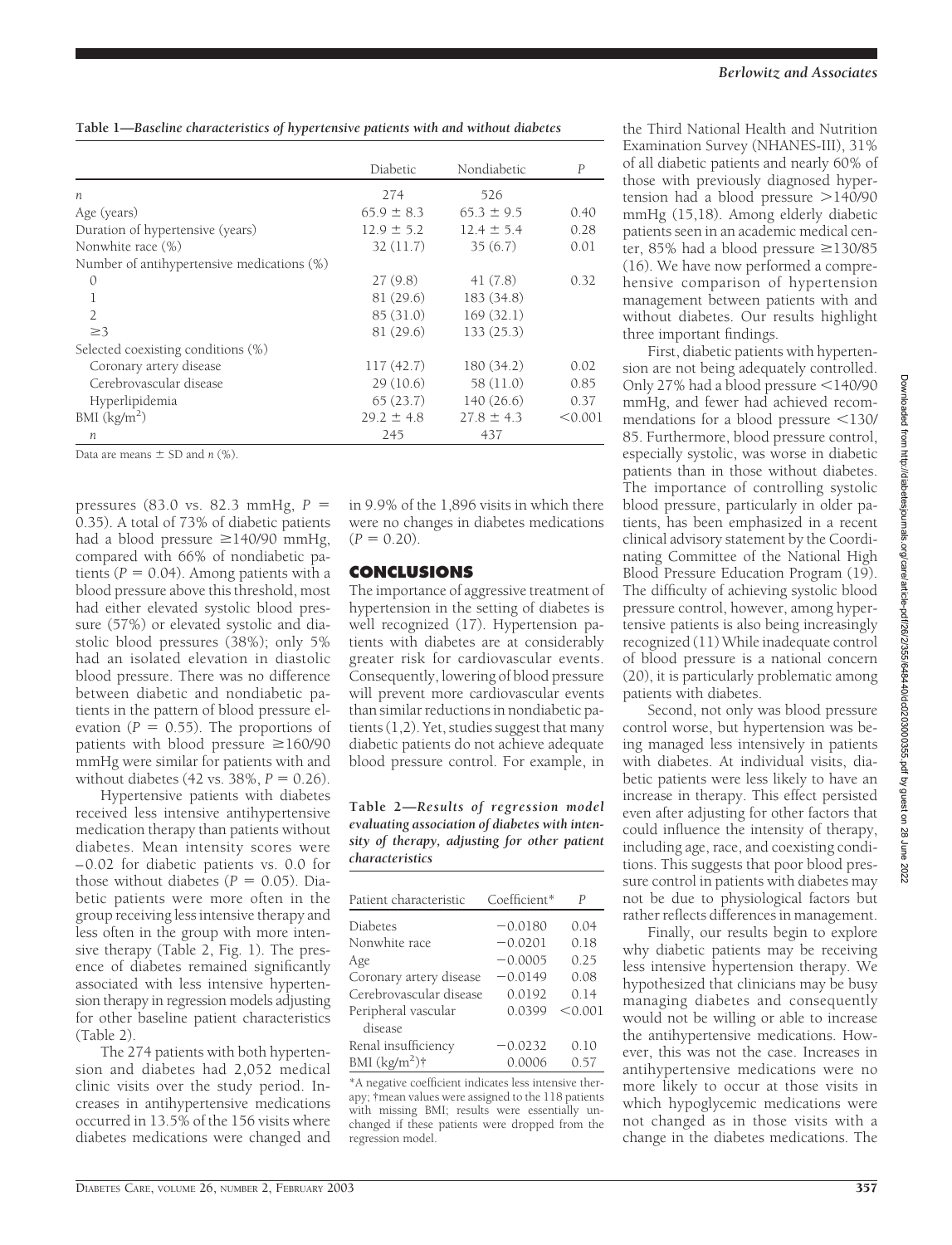# *Hypertension management in diabetes*



fact that increases in blood pressure medications were more common (albeit not significantly different) at visits with a change in diabetes medications may suggest that those clinicians who are aggressive in managing diabetes are also aggressive in managing hypertension. Further work is required to understand why clinicians are less aggressive in managing hypertension in patients with coexisting diabetes.

We can only speculate as to why clinicians were not more aggressive in their management of hypertension. They may have been unfamiliar with published guidelines or disagreed with their content, particularly on the need to treat mild elevations of systolic blood pressure. However, undertreatment of chronic medical conditions such as hypertension and diabetes appears to be common, even when clinicians agree with guideline recommendations. Recently, Phillips et al. (21) proposed the term "clinical inertia" to describe this phenomenon. They ascribed it to three main factors: clinician overestimation of the intensity of care they provided, clinician lack of training and the absence of organizational supports necessary in order to treat to target, and the use of "soft" reasons to justify not intensifying therapy.

In measuring treatment intensity, we used a previously validated measure that describes whether a patient received more increases in antihypertensive medications than would be expected based on their clinical presentation (13). It captures the likelihood that a new antihypertensive

medication will be started or the dosage of an existing medication increased when confronted with an elevated blood pressure. This study also highlights how our measure of treatment intensity may be used to understand hypertension care in important subgroups of patients. Future studies could examine care in groups other than those with diabetes, including the elderly, ethnic minorities, or in patients with renal disease.

Patients with diabetes were significantly more obese than patients without diabetes. Hypertension may be especially difficult to control in obese patients, particularly if they have obstructive sleep apnea (22). Additionally, blood pressure in obese patients could be falsely elevated through the use of a sphygmomanometer cuff that is too small. While this could possibly explain why diabetic patients had higher blood pressures, it cannot explain why clinicians were less likely to act on these elevated readings.

A limitation of this study is that we used data from 1990 to 1995. While the need for tighter blood pressure control among patients with multiple cardiovascular risk factors was recognized during this period and expert panels were suggesting that blood pressures <140/90 might be appropriate (23,24), it may not have been widely disseminated among primary care clinicians. Guidelines published by the Joint National Committee did not recommend a tighter level of control until 1993 (6). The results today may be different from those in our study pe-

Figure 1—*Intensity of hypertension therapy: percentage of diabetic (*-*) and nondiabetic (*p*) patients receiving more or less intensive hypertension therapy than the norm.*

riod. However, others have suggested that there have not been any major changes in physicians' hypertension practices over the past 10 years (11). In a study with more recent data that evaluated elderly patients seen between 1996 and 1998, the mean systolic blood pressure among all diabetic patients, not just those identified as hypertensive, was  $>$ 145 mmHg (16).

Our study was performed in a sample of male mostly elderly veterans with good access to medical care and medications. Patients mostly had type 2 diabetes. Our results may not be generalizable to other patient populations and settings. This too requires further study.

Improving hypertension care is a national concern (20) and is central to the National Diabetes Education Program's current effort to enhance cardiovascular outcomes. Their ABC educational campaign is stressing control of  $HbA_{1c}$  (A), blood pressure (B), and cholesterol (C) (25). Our results are consistent with this effort in emphasizing an especially great need for improved care for hypertensive patients with diabetes. Yet, effective methods for improving clinicians' practices are poorly defined (26), particularly in the area of hypertension management. Given the special issues in managing hypertension among patients with diabetes, interventions specific to this group of patients likely will need to be developed. We advocate urgent attention to the development of such interventions so as to minimize complications among a group of